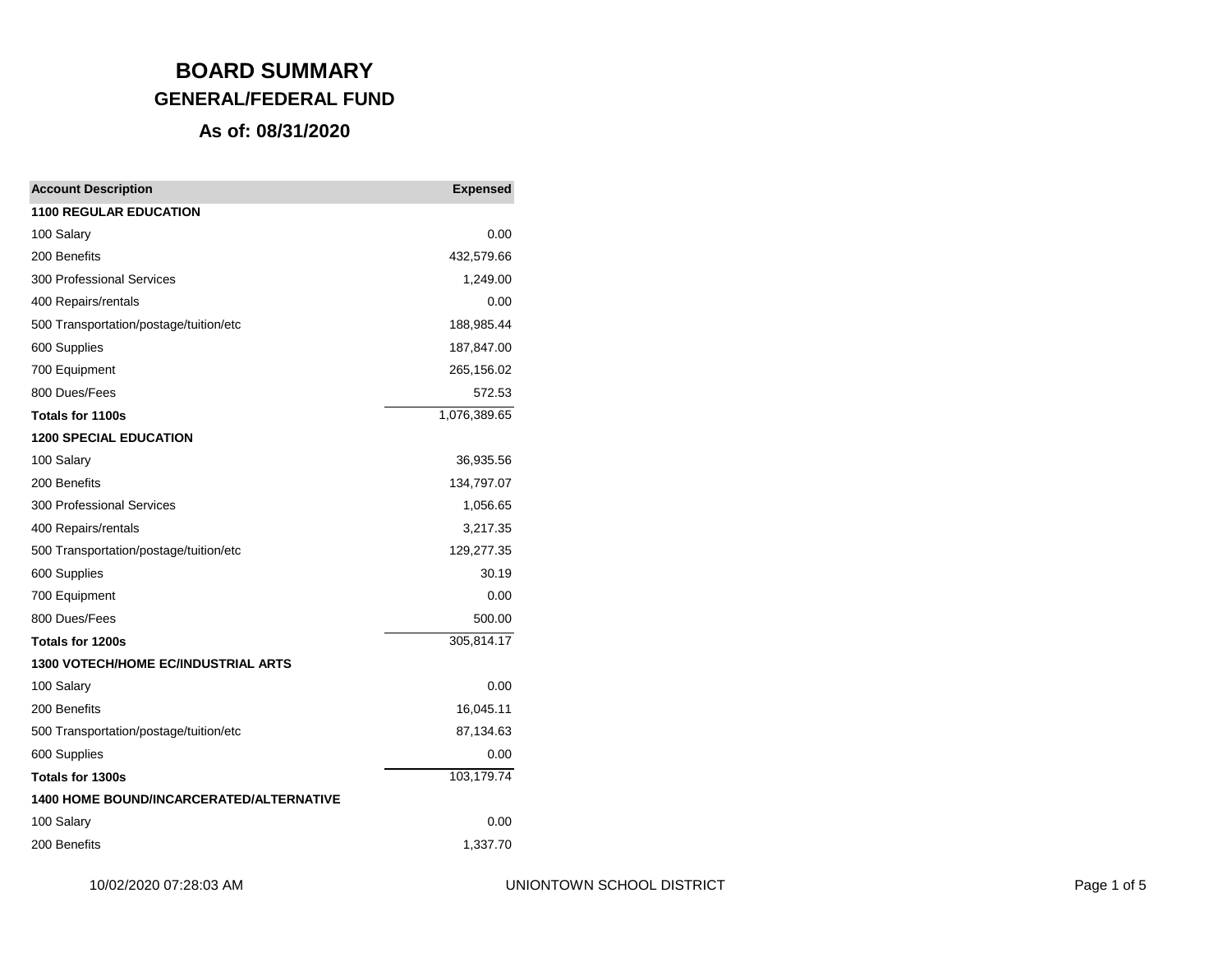# **BOARD SUMMARY GENERAL/FEDERAL FUND**

#### **As of: 08/31/2020**

| 500 Transportation/postage/tuition/etc | 0.00       |
|----------------------------------------|------------|
| <b>Totals for 1400s</b>                | 1,337.70   |
| <b>1500 NONPUBLIC SCHOOL PGM</b>       |            |
| 300 Professional Services              | 11,399.84  |
| 700 Equipment                          | 0.00       |
| <b>Totals for 1500s</b>                | 11,399.84  |
| 2100 GUIDANCE/PSYCHOLOGIST             |            |
| 100 Salary                             | 26,634.48  |
| 200 Benefits                           | 48,097.26  |
| 300 Professional Services              | 4,277.78   |
| 400 Repairs/rentals                    | 50.00      |
| 500 Transportation/postage/tuition/etc | 5.06       |
| 600 Supplies                           | 0.00       |
| Totals for 2100s                       | 79,064.58  |
| 2200 LIBRARY/CURRICULUM/BOARD/TAX      |            |
| 100 Salary                             | 21,312.80  |
| 200 Benefits                           | 36,524.61  |
| 300 Professional Services              | 1,824.32   |
| 400 Repairs/rentals                    | 25.00      |
| 500 Transportation/postage/tuition/etc | 0.00       |
| 600 Supplies                           | 295.00     |
| Totals for 2200s                       | 59,981.73  |
| <b>2300 SUPERINTENDENT/PRINCIPALS</b>  |            |
| 100 Salary                             | 134,990.96 |
| 200 Benefits                           | 126,141.51 |
| 300 Professional Services              | 36,908.55  |
| 400 Repairs/rentals                    | 6,441.36   |
| 500 Transportation/postage/tuition/etc | 6,395.25   |
| 600 Supplies                           | 2,158.94   |
| 800 Dues/Fees                          | 5,274.00   |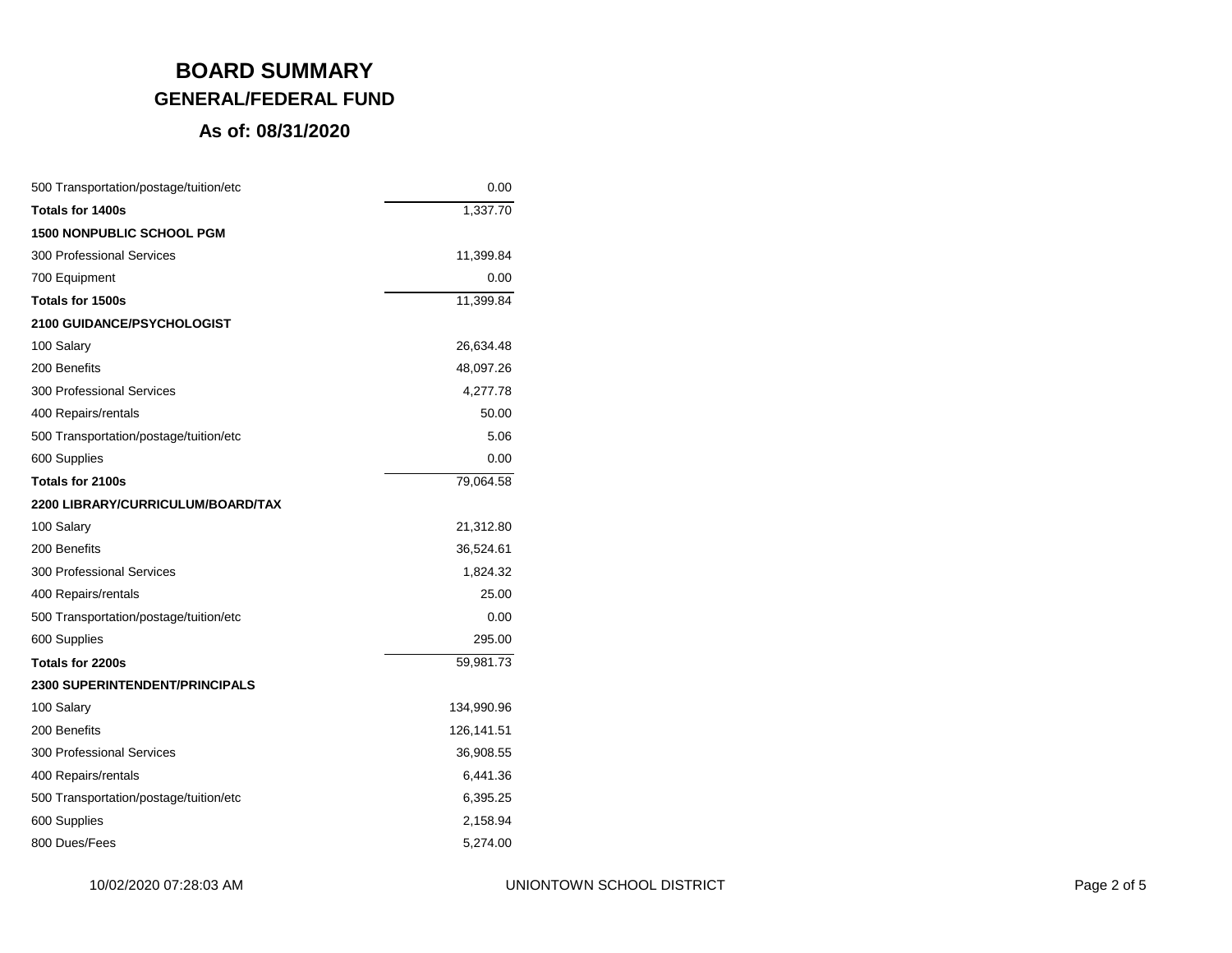## **BOARD SUMMARY GENERAL/FEDERAL FUND**

### **As of: 08/31/2020**

| Totals for 2300s                             | 318,310.57 |
|----------------------------------------------|------------|
| <b>2400 NURSES/PHYSICIAN/DENTAL</b>          |            |
| 100 Salary                                   | 0.00       |
| 200 Benefits                                 | 15,080.07  |
| <b>300 Professional Services</b>             | 1,071.00   |
| 400 Repairs/rentals                          | 0.00       |
| 500 Transportation/postage/tuition/etc       | 0.00       |
| 600 Supplies                                 | 0.00       |
| 700 Equipment                                | 0.00       |
| Totals for 2400s                             | 16,151.07  |
| <b>2500 BUSINESS OFFICE</b>                  |            |
| 100 Salary                                   | 30,619.60  |
| 200 Benefits                                 | 22,634.10  |
| <b>300 Professional Services</b>             | 435.00     |
| 400 Repairs/rentals                          | 1,327.01   |
| 500 Transportation/postage/tuition/etc       | 1,500.00   |
| 600 Supplies                                 | 550.54     |
| 800 Dues/Fees                                | 891.00     |
| Totals for 2500s                             | 57,957.25  |
| <b>2600 BUILDINGS &amp; GROUNDS/SECURITY</b> |            |
| 100 Salary                                   | 210,417.17 |
| 200 Benefits                                 | 211,079.79 |
| 300 Professional Services                    | 0.00       |
| 400 Repairs/rentals                          | 81,418.05  |
| 500 Transportation/postage/tuition/etc       | 60,520.39  |
| 600 Supplies                                 | 18,679.22  |
| 700 Equipment                                | 32,903.25  |
| 800 Dues/Fees                                | 288.83     |
| Totals for 2600s                             | 615,306.70 |
|                                              |            |

**2700 TRANSPORTATION**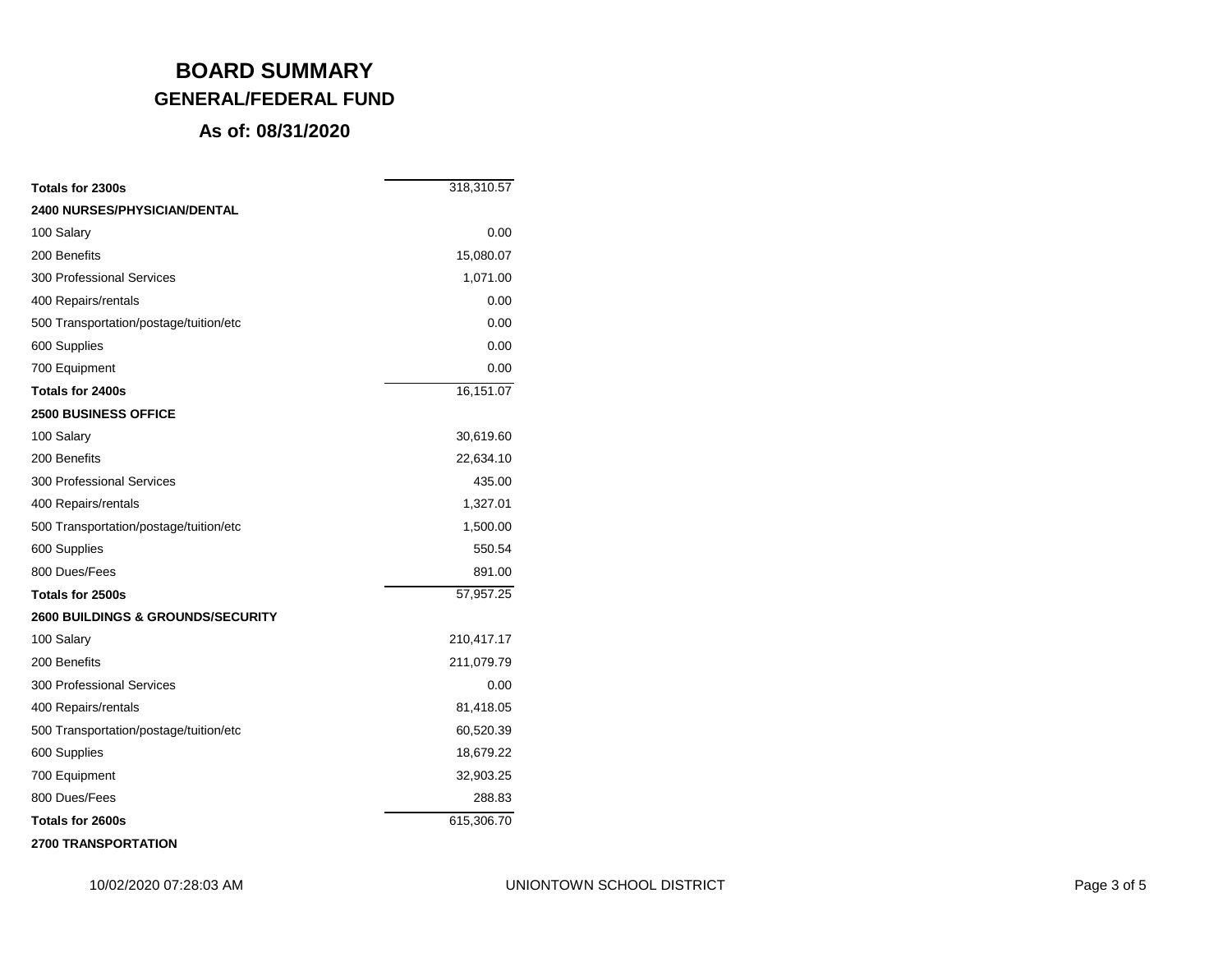## **BOARD SUMMARY GENERAL/FEDERAL FUND**

#### **As of: 08/31/2020**

| 100 Salary                             | 16,766.76 |
|----------------------------------------|-----------|
| 200 Benefits                           | 19,181.30 |
| 400 Repairs/rentals                    | 1,145.01  |
| 500 Transportation/postage/tuition/etc | 0.00      |
| 600 Supplies                           | 0.00      |
| 800 Dues/Fees                          | 0.00      |
| Totals for 2700s                       | 37,093.07 |
| 2800 TECHNOLOGY                        |           |
| 100 Salary                             | 18,142.04 |
| 200 Benefits                           | 16,397.87 |
| 300 Professional Services              | 16,116.00 |
| 400 Repairs/rentals                    | 3,351.68  |
| 500 Transportation/postage/tuition/etc | 52.90     |
| 600 Supplies                           | 15,568.99 |
| 700 Equipment                          | 108.11    |
| 800 Dues/Fees                          | 50.00     |
| Totals for 2800s                       | 69,787.59 |
| <b>2900 INTERMEDIATE UNIT</b>          |           |
| 500 Transportation/postage/tuition/etc | 0.00      |
| <b>Totals for 2900s</b>                | 0.00      |
| 3200 ATHLETICS                         |           |
| 100 Salary                             | 0.00      |
| 200 Benefits                           | 0.00      |
| 300 Professional Services              | 262.50    |
| 500 Transportation/postage/tuition/etc | 0.00      |
| 600 Supplies                           | 4,163.60  |
| 700 Equipment                          | 0.00      |
| 800 Dues/Fees                          | (220.00)  |
| Totals for 3200s                       | 4,206.10  |
| 3300 COMMUNITY SERVICES                |           |